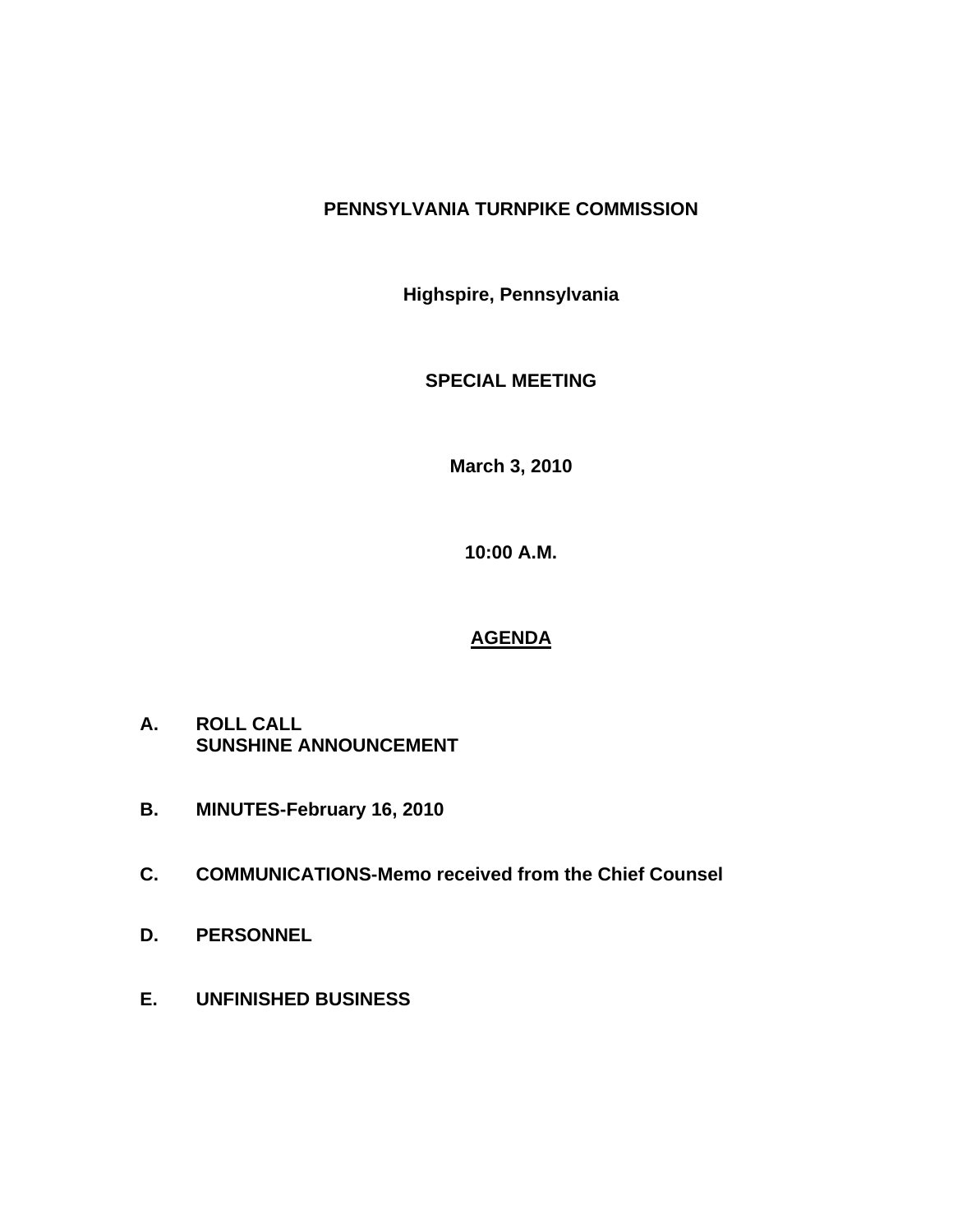## **F. NEW BUSINESS**

- **1. Adopt the Resolution ratifying the reinvestments, liquidations and purchases of securities with available cash, as described in the memo from the Investment Analyst dated February 19, 2010.**
- **2. Approve the negotiation and execution of a Work Order and Addendums for the items listed in memos "a" through "c":** 
	- **a. Work Order #16 with TransCore to provide labor, material, equipment and project management to purchase and install fare collection and E-ZPass equipment at Ramp Plaza M15 (Toll 43) on the Mon/Fayette Expressway; at a not-to-exceed amount of \$1,585,864.00;**
	- **b. Addendum to the interagency license agreement with the Pennsylvania Office of Administration granting them access to various tower sites owned by the Commission; to permit Commission staff to approve minor technology and equipment modifications in an effort to expedite work flow and deployment of equipment to the tower sites;**
	- **c. Addendums to our Services Agreement for SAP Post Implementation Support with CIBER for Business Blueprinting of the e-Recruitment and SRM modules for an estimated cost of \$213,560.00 and \$387,107.00, respectively.**
- **3. Approve the Right-of-Way Requests for the items listed in memos "a" and "b":** 
	- **a. Approve settlement of Right-of-Way #7142-A, a total take parcel, necessary for the I-95/I-276 Interchange project, previously approved at the March 20, 2007 Commission Meeting (item G-3i); by approving settlement payment in the additional amount of \$500,000.00, payable to the counsel's trust account; and payment of the settlement amount is contingent upon condemnees execution of a full and final release and settlement agreement as approved by the Legal Department;**
	- **b. Authorize the acquisition of Right-of-Way #17932, a total take parcel, necessary for construction of the Southern Beltway, by issuing payment in the amount of \$280,282.90, payable to Urban Settlement Company, Escrow Agent; representing fair market value, prorated taxes, recording fees, housing supplements and closing costs; authorize the appropriate Commission officials to execute the agreement of sale, authorize the payment of additional statutory damages as calculated by the Legal Department and approved by the Chief Executive Officer, and payment of the fair market value to the property owners is contingent upon their delivery of a deed prepared by the Legal Department.**